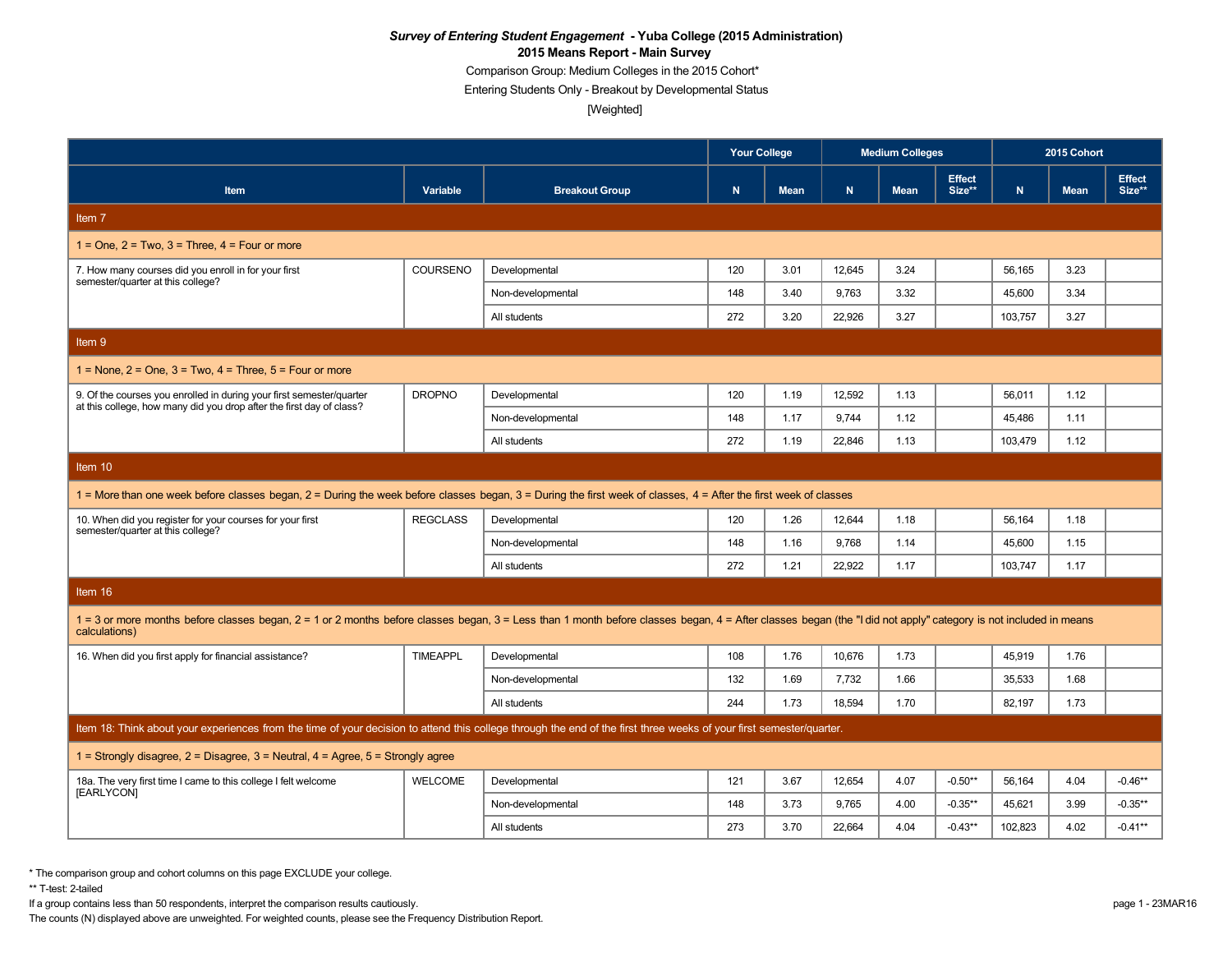Comparison Group: Medium Colleges in the 2015 Cohort\*

Entering Students Only - Breakout by Developmental Status

[Weighted]

|                                                                                                                                                                      |                 |                       | <b>Your College</b> |             | <b>Medium Colleges</b> |             |                         | 2015 Cohort |             |                         |  |
|----------------------------------------------------------------------------------------------------------------------------------------------------------------------|-----------------|-----------------------|---------------------|-------------|------------------------|-------------|-------------------------|-------------|-------------|-------------------------|--|
| <b>Item</b>                                                                                                                                                          | Variable        | <b>Breakout Group</b> | N                   | <b>Mean</b> | N.                     | <b>Mean</b> | <b>Effect</b><br>Size** | N.          | <b>Mean</b> | <b>Effect</b><br>Size** |  |
| Item 18: Think about your experiences from the time of your decision to attend this college through the end of the first three weeks of your first semester/quarter. |                 |                       |                     |             |                        |             |                         |             |             |                         |  |
| 1 = Strongly disagree, $2$ = Disagree, $3$ = Neutral, $4$ = Agree, $5$ = Strongly agree                                                                              |                 |                       |                     |             |                        |             |                         |             |             |                         |  |
| 18b. The instructors at this college want me to succeed [HIEXPECT]                                                                                                   | <b>WNTSCCD</b>  | Developmental         | 120                 | 4.02        | 12.564                 | 4.32        | $-0.43**$               | 55.817      | 4.31        | $-0.42**$               |  |
|                                                                                                                                                                      |                 | Non-developmental     | 148                 | 4.02        | 9.722                  | 4.24        | $-0.34**$               | 45,455      | 4.26        | $-0.37**$               |  |
|                                                                                                                                                                      |                 | All students          | 272                 | 4.02        | 22,530                 | 4.29        | $-0.39**$               | 102,297     | 4.29        | $-0.39**$               |  |
| 18c. All the courses I needed to take during my first                                                                                                                | CONVTIME        | Developmental         | 121                 | 3.79        | 12.621                 | 3.98        |                         | 56,023      | 3.97        |                         |  |
| semester/quarter were available at times convenient for me                                                                                                           |                 | Non-developmental     | 148                 | 3.74        | 9.754                  | 3.89        |                         | 45,540      | 3.93        |                         |  |
|                                                                                                                                                                      |                 | All students          | 273                 | 3.76        | 22.617                 | 3.94        |                         | 102.592     | 3.95        |                         |  |
| 18d. I was able to meet with an academic advisor at times<br>convenient for me [ACADPLAN]                                                                            | <b>AACONTIM</b> | Developmental         | 119                 | 3.64        | 12,527                 | 3.82        |                         | 55.673      | 3.81        |                         |  |
|                                                                                                                                                                      |                 | Non-developmental     | 147                 | 3.70        | 9,683                  | 3.72        |                         | 45,287      | 3.76        |                         |  |
|                                                                                                                                                                      |                 | All students          | 270                 | 3.65        | 22,448                 | 3.78        |                         | 101.971     | 3.79        |                         |  |
| 18e. An advisor helped me to select a course of study, program, or<br>major [ACADPLAN]                                                                               | AASELMAJ        | Developmental         | 121                 | 3.59        | 12,618                 | 3.75        |                         | 56,052      | 3.76        |                         |  |
|                                                                                                                                                                      |                 | Non-developmental     | 148                 | 3.75        | 9,754                  | 3.58        |                         | 45,560      | 3.62        |                         |  |
|                                                                                                                                                                      |                 | All students          | 273                 | 3.67        | 22.611                 | 3.68        |                         | 102,640     | 3.70        |                         |  |
| 18f. An advisor helped me to set academic goals and to create a                                                                                                      | <b>ACADGOAL</b> | Developmental         | 121                 | 3.34        | 12.600                 | 3.37        |                         | 55.964      | 3.38        |                         |  |
| plan for achieving them [ACADPLAN]                                                                                                                                   |                 | Non-developmental     | 148                 | 3.68        | 9.743                  | 3.19        | $0.46**$                | 45,514      | 3.23        | $0.41**$                |  |
|                                                                                                                                                                      |                 | All students          | 273                 | 3.51        | 22,579                 | 3.29        |                         | 102,483     | 3.32        |                         |  |
| 18g. An advisor helped me to identify the courses I needed to take                                                                                                   | CRSADV          | Developmental         | 121                 | 3.93        | 12,625                 | 3.97        |                         | 56,039      | 3.95        |                         |  |
| during my first semester/quarter [ACADPLAN]                                                                                                                          |                 | Non-developmental     | 148                 | 4.03        | 9.756                  | 3.81        |                         | 45.563      | 3.83        |                         |  |
|                                                                                                                                                                      |                 | All students          | 273                 | 3.98        | 22,616                 | 3.90        |                         | 102,614     | 3.90        |                         |  |
| 18h. A college staff member talked with me about my commitments                                                                                                      | <b>OSCOMM</b>   | Developmental         | 120                 | 2.79        | 12,621                 | 2.98        |                         | 56,047      | 2.95        |                         |  |
| outside of school (work, children, dependents, etc.) to help me<br>figure out how many courses to take [ACADPLAN]                                                    |                 | Non-developmental     | 148                 | 2.70        | 9.746                  | 2.84        |                         | 45.550      | 2.82        |                         |  |
|                                                                                                                                                                      |                 | All students          | 272                 | 2.76        | 22.600                 | 2.92        |                         | 102.615     | 2.90        |                         |  |
| 18i. The college provided me with adequate information about                                                                                                         | <b>FAINFO</b>   | Developmental         | 121                 | 3.40        | 12,631                 | 3.55        |                         | 56,078      | 3.52        |                         |  |
| financial assistance (scholarships, grants, loans, etc.) [EARLYCON]                                                                                                  |                 | Non-developmental     | 148                 | 3.39        | 9.751                  | 3.37        |                         | 45,574      | 3.40        |                         |  |
|                                                                                                                                                                      |                 | All students          | 273                 | 3.41        | 22,618                 | 3.47        |                         | 102,669     | 3.47        |                         |  |

\*\* T-test: 2-tailed

If a group contains less than 50 respondents, interpret the comparison results cautiously. page 2 - 23MAR16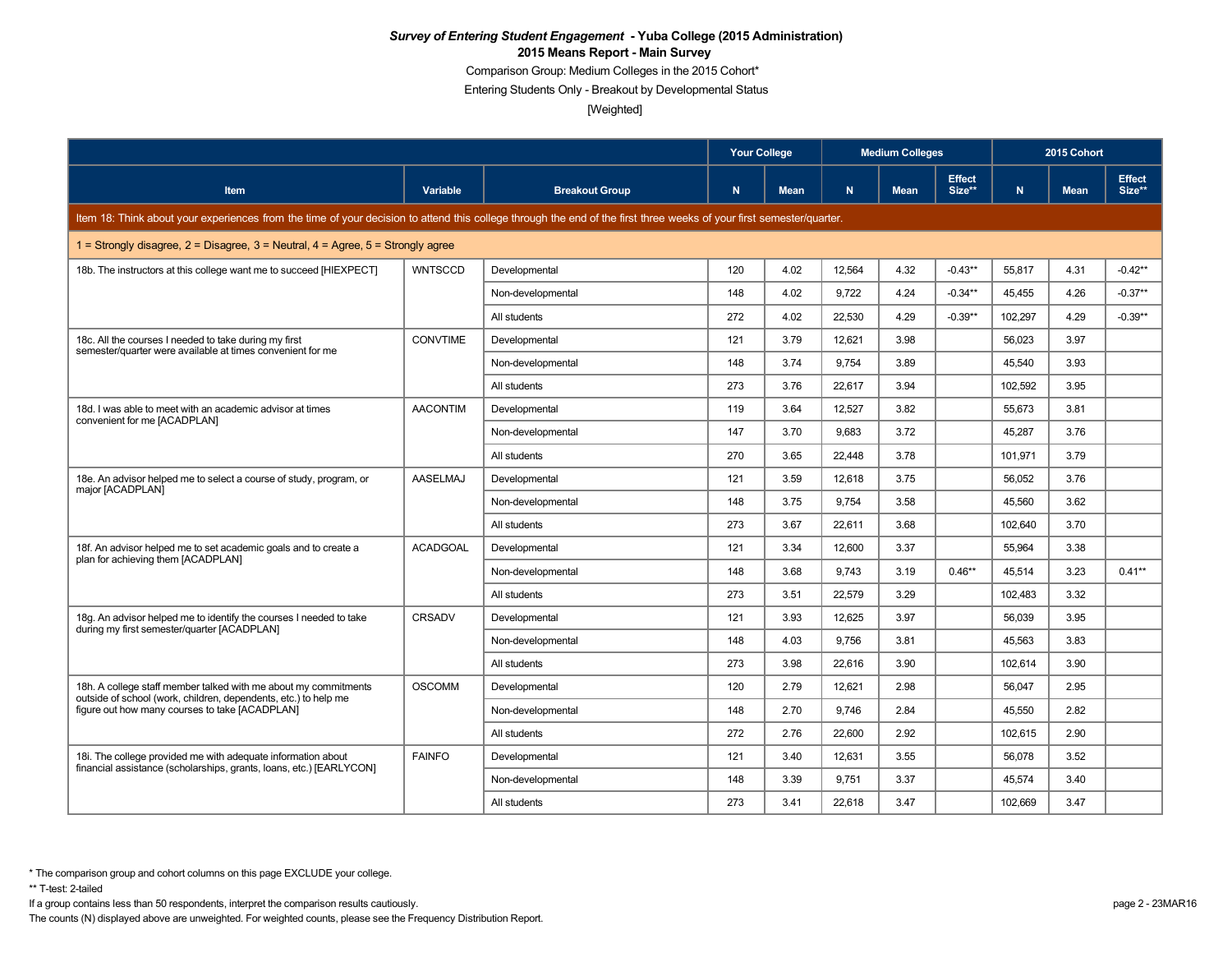Comparison Group: Medium Colleges in the 2015 Cohort\*

Entering Students Only - Breakout by Developmental Status

[Weighted]

|                                                                                                                                                                      |                 |                       | <b>Your College</b> |             | <b>Medium Colleges</b> |             |                         | 2015 Cohort |             |                         |
|----------------------------------------------------------------------------------------------------------------------------------------------------------------------|-----------------|-----------------------|---------------------|-------------|------------------------|-------------|-------------------------|-------------|-------------|-------------------------|
| <b>Item</b>                                                                                                                                                          | Variable        | <b>Breakout Group</b> | N                   | <b>Mean</b> | N                      | <b>Mean</b> | <b>Effect</b><br>Size** | N.          | <b>Mean</b> | <b>Effect</b><br>Size** |
| Item 18: Think about your experiences from the time of your decision to attend this college through the end of the first three weeks of your first semester/quarter. |                 |                       |                     |             |                        |             |                         |             |             |                         |
| 1 = Strongly disagree, $2$ = Disagree, $3$ = Neutral, $4$ = Agree, $5$ = Strongly agree                                                                              |                 |                       |                     |             |                        |             |                         |             |             |                         |
| 18. A college staff member helped me determine whether I qualified<br>for financial assistance [EARLYCON]                                                            | <b>QUALFA</b>   | Developmental         | 120                 | 3.34        | 12.606                 | 3.19        |                         | 55,918      | 3.14        |                         |
|                                                                                                                                                                      |                 | Non-developmental     | 148                 | 3.19        | 9,723                  | 2.93        |                         | 45,473      | 2.94        |                         |
|                                                                                                                                                                      |                 | All students          | 272                 | 3.28        | 22,566                 | 3.08        |                         | 102,405     | 3.06        |                         |
| 18k. All instructors had activities to introduce students to one                                                                                                     | <b>ACTINTRO</b> | Developmental         | 120                 | 3.17        | 12.602                 | 3.41        |                         | 55,965      | 3.43        |                         |
| another                                                                                                                                                              |                 | Non-developmental     | 148                 | 3.11        | 9,737                  | 3.20        |                         | 45,509      | 3.22        |                         |
|                                                                                                                                                                      |                 | All students          | 272                 | 3.14        | 22.574                 | 3.32        |                         | 102.492     | 3.34        |                         |
| 18I. All instructors clearly explained academic and student support                                                                                                  | <b>RESOURCE</b> | Developmental         | 121                 | 3.69        | 12.592                 | 3.91        |                         | 55,914      | 3.92        |                         |
| services available at this college [ACSOCSUP]                                                                                                                        |                 | Non-developmental     | 148                 | 3.52        | 9,733                  | 3.81        | $-0.31**$               | 45,475      | 3.83        | $-0.34**$               |
|                                                                                                                                                                      |                 | All students          | 273                 | 3.61        | 22.564                 | 3.86        | $-0.28**$               | 102.405     | 3.88        | $-0.30**$               |
| 18m. All instructors clearly explained course grading policies                                                                                                       | <b>GRADEPOL</b> | Developmental         | 121                 | 4.25        | 12,598                 | 4.25        |                         | 55,988      | 4.25        |                         |
| [ACSOCSUP]                                                                                                                                                           |                 | Non-developmental     | 148                 | 4.20        | 9,755                  | 4.27        |                         | 45,524      | 4.27        |                         |
|                                                                                                                                                                      |                 | All students          | 273                 | 4.22        | 22.591                 | 4.26        |                         | 102,534     | 4.26        |                         |
| 18n. All instructors clearly explained course syllabi (syllabuses)                                                                                                   | <b>SYLLABI</b>  | Developmental         | 118                 | 4.46        | 12.580                 | 4.35        |                         | 55.863      | 4.35        |                         |
| [ACSOCSUP]                                                                                                                                                           |                 | Non-developmental     | 147                 | 4.34        | 9,738                  | 4.38        |                         | 45,469      | 4.37        |                         |
|                                                                                                                                                                      |                 | All students          | 269                 | 4.40        | 22,551                 | 4.36        |                         | 102,346     | 4.36        |                         |
| 18o. I knew how to get in touch with my instructors outside of class                                                                                                 | <b>FACMEET</b>  | Developmental         | 121                 | 4.08        | 12,621                 | 4.28        |                         | 56,055      | 4.27        |                         |
| [ACSOCSUP]                                                                                                                                                           |                 | Non-developmental     | 148                 | 4.12        | 9.747                  | 4.33        | $-0.32**$               | 45.539      | 4.31        |                         |
|                                                                                                                                                                      |                 | All students          | 273                 | 4.10        | 22.610                 | 4.30        | $-0.27**$               | 102,617     | 4.29        | $-0.25**$               |
| 18p. At least one college staff member (other than an instructor)                                                                                                    | <b>CSTAFNAM</b> | Developmental         | 121                 | 3.14        | 12,598                 | 3.40        |                         | 55,965      | 3.37        |                         |
| learned my name [EARLYCON]                                                                                                                                           |                 | Non-developmental     | 148                 | 3.37        | 9.749                  | 3.15        |                         | 45.539      | 3.17        |                         |
|                                                                                                                                                                      |                 | All students          | 273                 | 3.25        | 22.585                 | 3.30        |                         | 102,524     | 3.29        |                         |
| 18q. At least one other student whom I didn't previously know                                                                                                        | <b>OSTUDNAM</b> | Developmental         | 121                 | 3.93        | 12,625                 | 4.13        |                         | 56,052      | 4.11        |                         |
| learned my name [ACSOCSUP]                                                                                                                                           |                 | Non-developmental     | 148                 | 4.02        | 9.748                  | 4.18        |                         | 45,551      | 4.17        |                         |
|                                                                                                                                                                      |                 | All students          | 273                 | 3.97        | 22,616                 | 4.15        |                         | 102,634     | 4.14        |                         |

\*\* T-test: 2-tailed

If a group contains less than 50 respondents, interpret the comparison results cautiously. page 3 - 23MAR16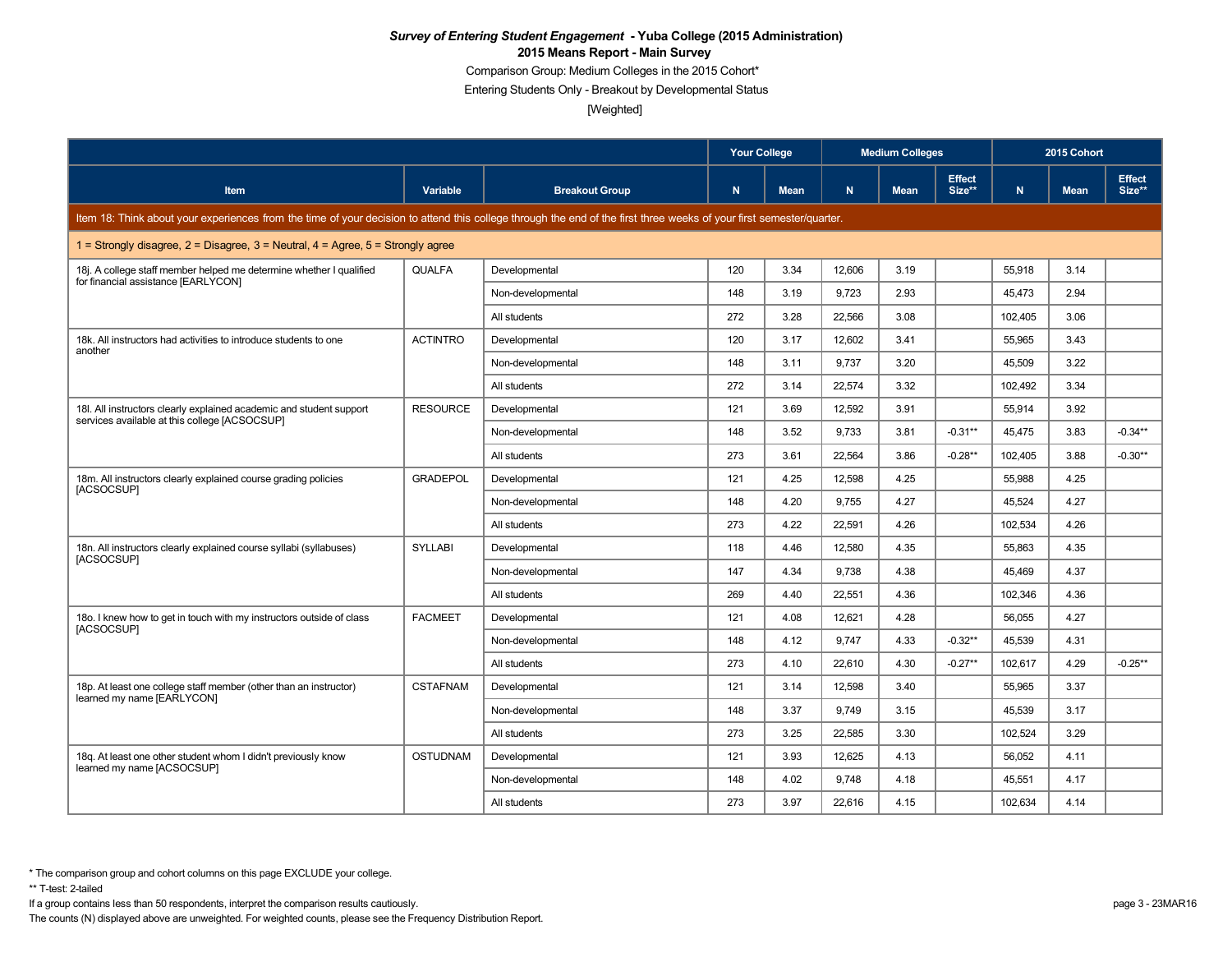Comparison Group: Medium Colleges in the 2015 Cohort\*

Entering Students Only - Breakout by Developmental Status

[Weighted]

|                                                                                                                                                                      |                 |                       | <b>Your College</b> |             |        | <b>Medium Colleges</b> |                         |         | 2015 Cohort |                         |
|----------------------------------------------------------------------------------------------------------------------------------------------------------------------|-----------------|-----------------------|---------------------|-------------|--------|------------------------|-------------------------|---------|-------------|-------------------------|
| <b>Item</b>                                                                                                                                                          | Variable        | <b>Breakout Group</b> | N                   | <b>Mean</b> | N.     | <b>Mean</b>            | <b>Effect</b><br>Size** | N       | <b>Mean</b> | <b>Effect</b><br>Size** |
| Item 18: Think about your experiences from the time of your decision to attend this college through the end of the first three weeks of your first semester/quarter. |                 |                       |                     |             |        |                        |                         |         |             |                         |
| 1 = Strongly disagree, $2$ = Disagree, $3$ = Neutral, $4$ = Agree, $5$ = Strongly agree                                                                              |                 |                       |                     |             |        |                        |                         |         |             |                         |
| 18r. At least one instructor learned my name [ACSOCSUP]                                                                                                              | <b>FACNAM</b>   | Developmental         | 120                 | 3.93        | 12,561 | 4.30                   | $-0.45**$               | 55,705  | 4.27        | $-0.39**$               |
|                                                                                                                                                                      |                 | Non-developmental     | 147                 | 4.11        | 9.704  | 4.28                   |                         | 45,368  | 4.26        |                         |
|                                                                                                                                                                      |                 | All students          | 271                 | 4.02        | 22.506 | 4.29                   | $-0.33**$               | 102.090 | 4.26        | $-0.28**$               |
| 18s. I learned the name of at least one other student in most of my<br>classes [ACSOCSUP]                                                                            | <b>STUNAM</b>   | Developmental         | 121                 | 4.03        | 12,618 | 4.26                   |                         | 56,033  | 4.24        |                         |
|                                                                                                                                                                      |                 | Non-developmental     | 148                 | 4.21        | 9,757  | 4.28                   |                         | 45,580  | 4.26        |                         |
|                                                                                                                                                                      |                 | All students          | 273                 | 4.12        | 22,615 | 4.27                   |                         | 102,635 | 4.25        |                         |
| 18t. I have the motivation to do what it takes to succeed in college                                                                                                 | <b>ITTAKES</b>  | Developmental         | 120                 | 4.35        | 12.595 | 4.41                   |                         | 55.889  | 4.40        |                         |
| [HIEXPECT]                                                                                                                                                           |                 | Non-developmental     | 147                 | 4.31        | 9.747  | 4.37                   |                         | 45,522  | 4.38        |                         |
|                                                                                                                                                                      |                 | All students          | 271                 | 4.33        | 22,582 | 4.39                   |                         | 102,425 | 4.40        |                         |
| 18u. I am prepared academically to succeed in college [HIEXPECT]                                                                                                     | <b>ACPRPRD</b>  | Developmental         | 121                 | 4.27        | 12,627 | 4.25                   |                         | 56,061  | 4.26        |                         |
|                                                                                                                                                                      |                 | Non-developmental     | 147                 | 4.35        | 9.760  | 4.29                   |                         | 45,585  | 4.31        |                         |
|                                                                                                                                                                      |                 | All students          | 272                 | 4.31        | 22,624 | 4.27                   |                         | 102,662 | 4.28        |                         |
| Item 19: During the first three weeks of your first semester/quarter at this college, about how often did you do the following?                                      |                 |                       |                     |             |        |                        |                         |         |             |                         |
| 1 = Never, $2$ = Once, $3$ = Two or three times, $4$ = Four or more times                                                                                            |                 |                       |                     |             |        |                        |                         |         |             |                         |
| 19a. Ask questions in class or contribute to class discussions                                                                                                       | <b>ASKQUES</b>  | Developmental         | 120                 | 2.48        | 12,604 | 2.81                   | $-0.39**$               | 55,992  | 2.80        | $-0.38**$               |
| [ENGAGLRN]                                                                                                                                                           |                 | Non-developmental     | 146                 | 2.69        | 9,736  | 2.87                   |                         | 45,524  | 2.85        |                         |
|                                                                                                                                                                      |                 | All students          | 270                 | 2.60        | 22,848 | 2.84                   | $-0.28**$               | 103,490 | 2.82        | $-0.27**$               |
| 19b. Prepare at least two drafts of a paper or assignment before                                                                                                     | <b>PREPDRFT</b> | Developmental         | 120                 | 2.25        | 12,500 | 2.20                   |                         | 55,571  | 2.20        |                         |
| turning it in [ENGAGLRN]                                                                                                                                             |                 | Non-developmental     | 145                 | 2.05        | 9,695  | 2.03                   |                         | 45,263  | 2.03        |                         |
|                                                                                                                                                                      |                 | All students          | 269                 | 2.15        | 22,693 | 2.13                   |                         | 102,786 | 2.13        |                         |
| 19c. Turn in an assignment late [HIEXPECT]                                                                                                                           | LATETURN        | Developmental         | 120                 | 1.34        | 12,546 | 1.48                   |                         | 55,680  | 1.49        |                         |
|                                                                                                                                                                      |                 | Non-developmental     | 146                 | 1.37        | 9.706  | 1.41                   |                         | 45,383  | 1.39        |                         |
|                                                                                                                                                                      |                 | All students          | 270                 | 1.35        | 22,758 | 1.45                   |                         | 103,023 | 1.45        |                         |

If a group contains less than 50 respondents, interpret the comparison results cautiously. page 4 - 23MAR16

The counts (N) displayed above are unweighted. For weighted counts, please see the Frequency Distribution Report.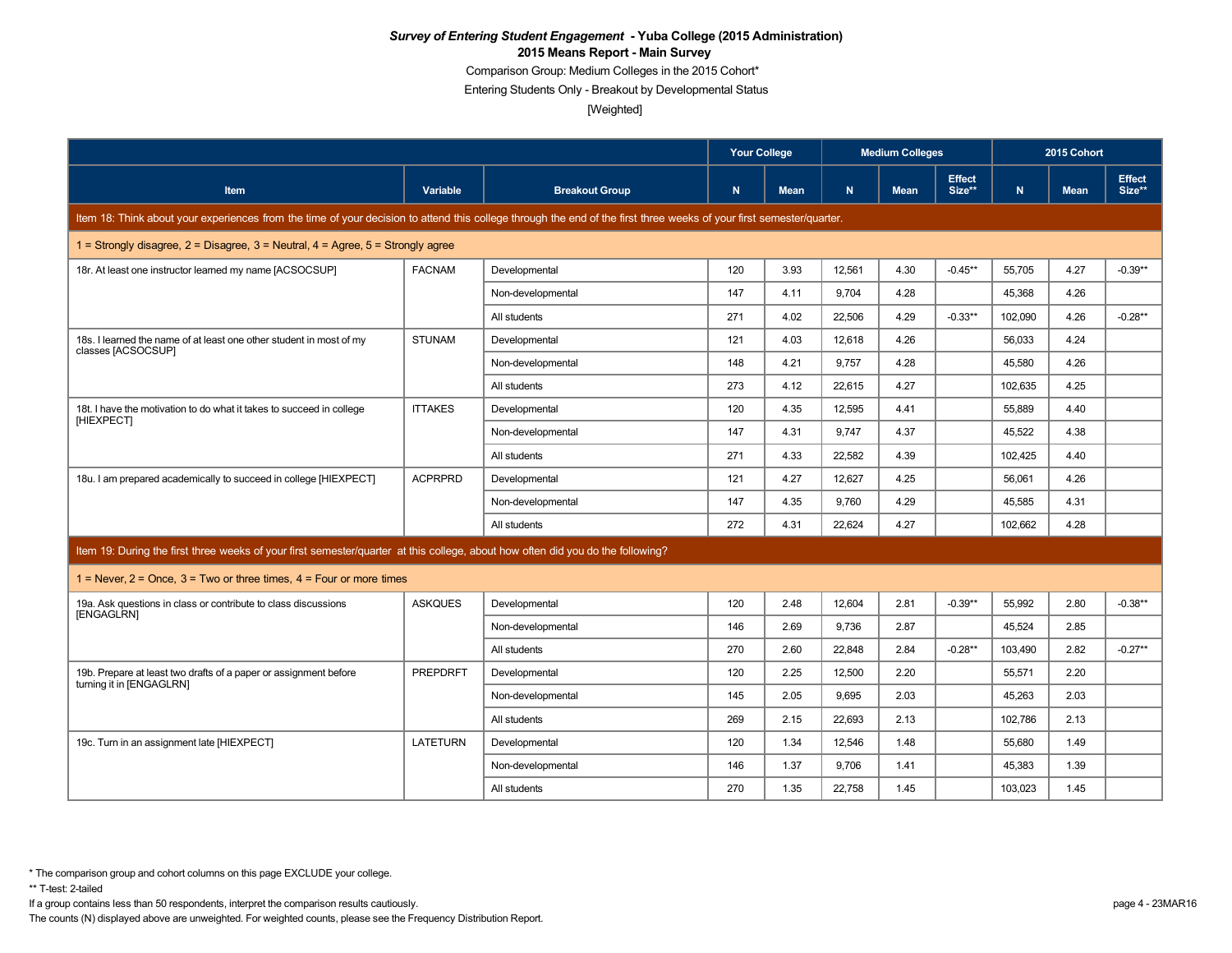Comparison Group: Medium Colleges in the 2015 Cohort\*

Entering Students Only - Breakout by Developmental Status

[Weighted]

|                                                                                                                                 |                 |                       | <b>Your College</b> |             | <b>Medium Colleges</b> |             |                         | 2015 Cohort |             |                         |
|---------------------------------------------------------------------------------------------------------------------------------|-----------------|-----------------------|---------------------|-------------|------------------------|-------------|-------------------------|-------------|-------------|-------------------------|
| <b>Item</b>                                                                                                                     | Variable        | <b>Breakout Group</b> | N                   | <b>Mean</b> | N                      | <b>Mean</b> | <b>Effect</b><br>Size** | N.          | <b>Mean</b> | <b>Effect</b><br>Size** |
| Item 19: During the first three weeks of your first semester/quarter at this college, about how often did you do the following? |                 |                       |                     |             |                        |             |                         |             |             |                         |
| 1 = Never, $2$ = Once, $3$ = Two or three times, $4$ = Four or more times                                                       |                 |                       |                     |             |                        |             |                         |             |             |                         |
| 19d. Not turn in an assignment [HIEXPECT]                                                                                       | <b>NOTTURN</b>  | Developmental         | 118                 | 1.45        | 12,326                 | 1.38        |                         | 54,780      | 1.39        |                         |
|                                                                                                                                 |                 | Non-developmental     | 145                 | 1.52        | 9.590                  | 1.37        |                         | 44,845      | 1.38        |                         |
|                                                                                                                                 |                 | All students          | 267                 | 1.49        | 22,413                 | 1.37        |                         | 101,535     | 1.39        |                         |
| 19e. Participate in supplemental instruction (extra class sessions                                                              | <b>SUPINSTR</b> | Developmental         | 119                 | 1.60        | 12,595                 | 1.57        |                         | 55,935      | 1.62        |                         |
| with an instructor, tutor, or experienced student) [ENGAGLRN]                                                                   |                 | Non-developmental     | 147                 | 1.41        | 9,744                  | 1.40        |                         | 45,510      | 1.41        |                         |
|                                                                                                                                 |                 | All students          | 270                 | 1.53        | 22.844                 | 1.50        |                         | 103.399     | 1.53        |                         |
| 19f. Come to class without completing readings or assignments                                                                   | <b>NOTCOMPL</b> | Developmental         | 119                 | 1.44        | 12,563                 | 1.57        |                         | 55,774      | 1.56        |                         |
| [HIEXPECT]                                                                                                                      |                 | Non-developmental     | 148                 | 1.80        | 9.716                  | 1.71        |                         | 45,386      | 1.66        |                         |
|                                                                                                                                 |                 | All students          | 271                 | 1.62        | 22,783                 | 1.63        |                         | 103,105     | 1.61        |                         |
| 19g. Work with other students on a project or assignment during                                                                 | <b>PINCLASS</b> | Developmental         | 120                 | 2.60        | 12.585                 | 2.50        |                         | 55.928      | 2.46        |                         |
| class [ENGAGLRN]                                                                                                                |                 | Non-developmental     | 148                 | 2.49        | 9,748                  | 2.55        |                         | 45,485      | 2.52        |                         |
|                                                                                                                                 |                 | All students          | 272                 | 2.56        | 22,839                 | 2.52        |                         | 103,374     | 2.49        |                         |
| 19h. Work with classmates outside of class on class projects or                                                                 | <b>PREPOUTC</b> | Developmental         | 119                 | 1.51        | 12.518                 | 1.57        |                         | 55.652      | 1.59        |                         |
| assignments [ENGAGLRN]                                                                                                          |                 | Non-developmental     | 147                 | 1.50        | 9,690                  | 1.60        |                         | 45,258      | 1.60        |                         |
|                                                                                                                                 |                 | All students          | 270                 | 1.50        | 22,705                 | 1.58        |                         | 102,846     | 1.59        |                         |
| 19i. Participate in a required study group outside of class                                                                     | <b>GRPSTUDY</b> | Developmental         | 120                 | 1.23        | 12,590                 | 1.31        |                         | 55,907      | 1.34        |                         |
| [ENGAGLRN]                                                                                                                      |                 | Non-developmental     | 148                 | 1.29        | 9.742                  | 1.21        |                         | 45.497      | 1.23        |                         |
|                                                                                                                                 |                 | All students          | 272                 | 1.25        | 22,836                 | 1.27        |                         | 103,354     | 1.29        |                         |
| 19. Participate in a student-initiated (not required) study group                                                               | <b>NRGSTUDY</b> | Developmental         | 120                 | 1.27        | 12,548                 | 1.28        |                         | 55,663      | 1.30        |                         |
| outside of class [ENGAGLRN]                                                                                                     |                 | Non-developmental     | 147                 | 1.31        | 9,711                  | 1.30        |                         | 45,362      | 1.30        |                         |
|                                                                                                                                 |                 | All students          | 271                 | 1.28        | 22.767                 | 1.29        |                         | 102.969     | 1.30        |                         |
| 19k. Use an electronic tool (e-mail, text messaging, Facebook,                                                                  | <b>USEINTMG</b> | Developmental         | 120                 | 2.30        | 12,606                 | 2.14        |                         | 55,965      | 2.15        |                         |
| MySpace, class Web site, etc.) to communicate with another student<br>about coursework [ENGAGLRN]                               |                 | Non-developmental     | 148                 | 1.98        | 9.747                  | 2.11        |                         | 45,516      | 2.15        |                         |
|                                                                                                                                 |                 | All students          | 272                 | 2.16        | 22,858                 | 2.13        |                         | 103,434     | 2.15        |                         |

\*\* T-test: 2-tailed

If a group contains less than 50 respondents, interpret the comparison results cautiously. page 5 - 23MAR16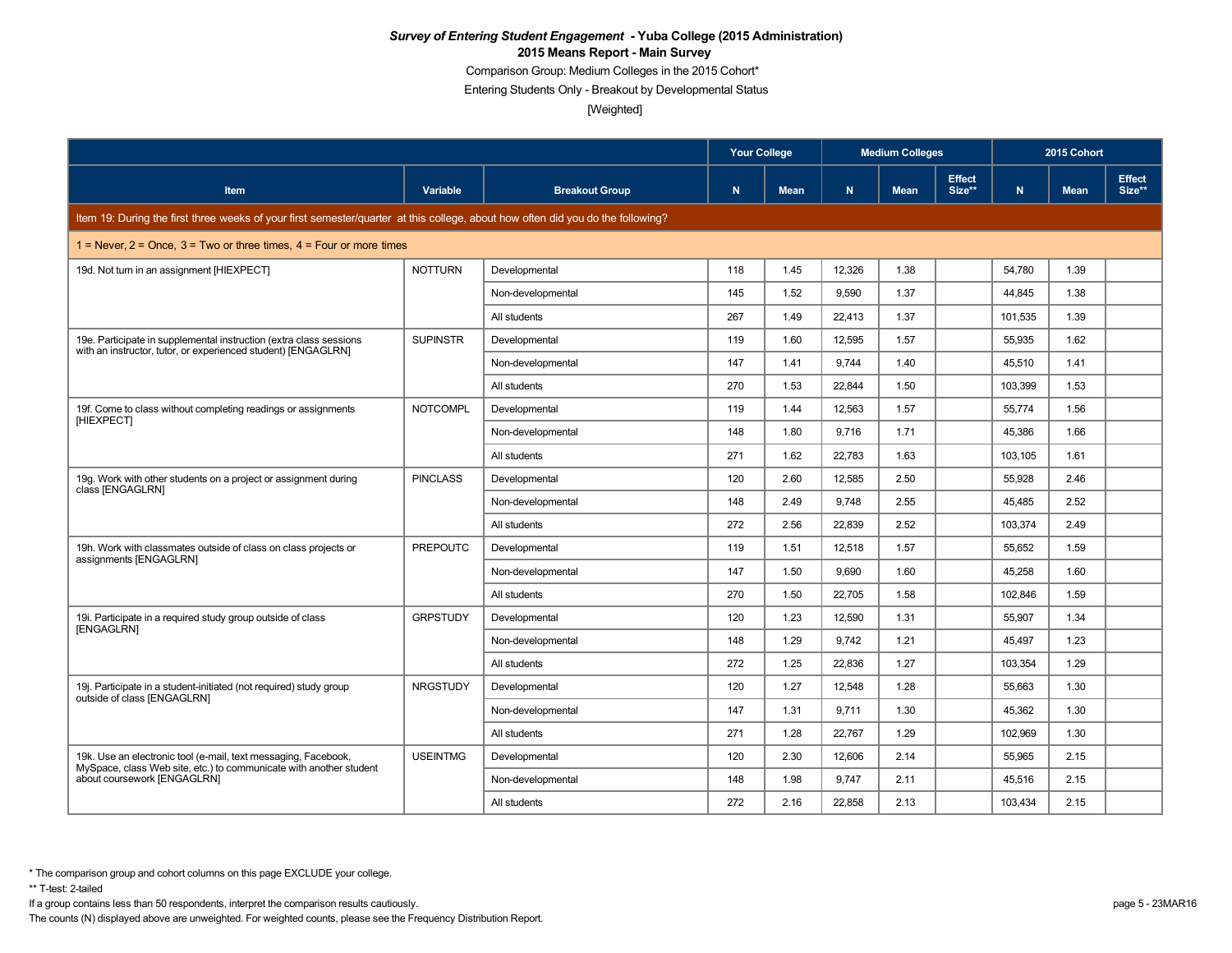Comparison Group: Medium Colleges in the 2015 Cohort\*

Entering Students Only - Breakout by Developmental Status

[Weighted]

|                                                                                                                                 |                 |                       | <b>Your College</b> |             | <b>Medium Colleges</b> |             |                         | 2015 Cohort |             |                         |  |
|---------------------------------------------------------------------------------------------------------------------------------|-----------------|-----------------------|---------------------|-------------|------------------------|-------------|-------------------------|-------------|-------------|-------------------------|--|
| <b>Item</b>                                                                                                                     | Variable        | <b>Breakout Group</b> | $\mathbf N$         | <b>Mean</b> | N.                     | <b>Mean</b> | <b>Effect</b><br>Size** | N.          | <b>Mean</b> | <b>Effect</b><br>Size** |  |
| Item 19: During the first three weeks of your first semester/quarter at this college, about how often did you do the following? |                 |                       |                     |             |                        |             |                         |             |             |                         |  |
| $1 =$ Never, $2 =$ Once, $3 =$ Two or three times, $4 =$ Four or more times                                                     |                 |                       |                     |             |                        |             |                         |             |             |                         |  |
| 19. Use an electronic tool (e-mail, text messaging, Facebook,                                                                   | <b>MAILFAC</b>  | Developmental         | 119                 | 1.87        | 12,542                 | 2.32        | $-0.43**$               | 55,722      | 2.28        | $-0.39**$               |  |
| MySpace, class Web site, etc.) to communicate with an instructor<br>about coursework [ENGAGLRN]                                 |                 | Non-developmental     | 148                 | 1.81        | 9.702                  | 2.28        | $-0.49**$               | 45,311      | 2.24        | $-0.44**$               |  |
|                                                                                                                                 |                 | All students          | 271                 | 1.85        | 22,748                 | 2.30        | $-0.44**$               | 102,982     | 2.26        | $-0.40**$               |  |
| 19m. Discuss an assignment or grade with an instructor                                                                          | <b>FACASSN</b>  | Developmental         | 119                 | 1.83        | 12,583                 | 2.13        | $-0.33**$               | 55,862      | 2.12        | $-0.32**$               |  |
| [ENGAGLRN]                                                                                                                      |                 | Non-developmental     | 148                 | 1.88        | 9,741                  | 2.02        |                         | 45,457      | 2.01        |                         |  |
|                                                                                                                                 |                 | All students          | 271                 | 1.88        | 22.824                 | 2.09        | $-0.23**$               | 103.260     | 2.07        | $-0.22**$               |  |
| 19n. Ask for help from an instructor regarding questions or                                                                     | <b>CLASSREL</b> | Developmental         | 120                 | 2.19        | 12,577                 | 2.42        |                         | 55.884      | 2.41        |                         |  |
| problems related to a class [ENGAGLRN]                                                                                          |                 | Non-developmental     | 147                 | 2.07        | 9.743                  | 2.24        |                         | 45,440      | 2.26        |                         |  |
|                                                                                                                                 |                 | All students          | 271                 | 2.15        | 22.818                 | 2.35        | $-0.21**$               | 103.260     | 2.35        | $-0.21**$               |  |
| 190. Receive prompt written or oral feedback from instructors on                                                                | <b>FEEDBACK</b> | Developmental         | 119                 | 2.20        | 12,573                 | 2.37        |                         | 55,863      | 2.36        |                         |  |
| your performance [ENGAGLRN]                                                                                                     |                 | Non-developmental     | 148                 | 2.19        | 9.728                  | 2.37        |                         | 45,450      | 2.36        |                         |  |
|                                                                                                                                 |                 | All students          | 271                 | 2.21        | 22,801                 | 2.37        |                         | 103,251     | 2.36        |                         |  |
| 19p. Receive grades or points on assignments, guizzes, tests, or                                                                | <b>RCVGRDS</b>  | Developmental         | 118                 | 2.99        | 12.506                 | 3.22        |                         | 55.494      | 3.22        |                         |  |
| papers, etc.                                                                                                                    |                 | Non-developmental     | 147                 | 3.20        | 9,677                  | 3.37        |                         | 45,197      | 3.35        |                         |  |
|                                                                                                                                 |                 | All students          | 269                 | 3.10        | 22.678                 | 3.28        | $-0.21**$               | 102,605     | 3.27        |                         |  |
| 19g. Discuss ideas from your readings or classes with instructors                                                               | <b>FACIDOC</b>  | Developmental         | 119                 | 1.38        | 12,574                 | 1.61        |                         | 55,852      | 1.62        |                         |  |
| outside of class [ENGAGLRN]                                                                                                     |                 | Non-developmental     | 148                 | 1.34        | 9.727                  | 1.49        |                         | 45,431      | 1.52        |                         |  |
|                                                                                                                                 |                 | All students          | 271                 | 1.37        | 22,800                 | 1.56        | $-0.22**$               | 103,220     | 1.58        | $-0.24**$               |  |
| 19r. Discuss ideas from your readings or classes with others outside                                                            | <b>OCIDEAS</b>  | Developmental         | 119                 | 2.07        | 12.483                 | 2.14        |                         | 55.426      | 2.11        |                         |  |
| of class (students, family, co-workers, etc.)                                                                                   |                 | Non-developmental     | 147                 | 2.18        | 9.695                  | 2.19        |                         | 45,266      | 2.17        |                         |  |
|                                                                                                                                 |                 | All students          | 270                 | 2.12        | 22.675                 | 2.16        |                         | 102,617     | 2.14        |                         |  |
| 19s. Skip class [HIEXPECT]                                                                                                      | <b>SKIPCL</b>   | Developmental         | 119                 | 1.27        | 12,579                 | 1.34        |                         | 55,860      | 1.35        |                         |  |
|                                                                                                                                 |                 | Non-developmental     | 148                 | 1.38        | 9.726                  | 1.34        |                         | 45,474      | 1.33        |                         |  |
|                                                                                                                                 |                 | All students          | 271                 | 1.32        | 22,813                 | 1.34        |                         | 103,290     | 1.34        |                         |  |

\*\* T-test: 2-tailed

If a group contains less than 50 respondents, interpret the comparison results cautiously. page 6 - 23MAR16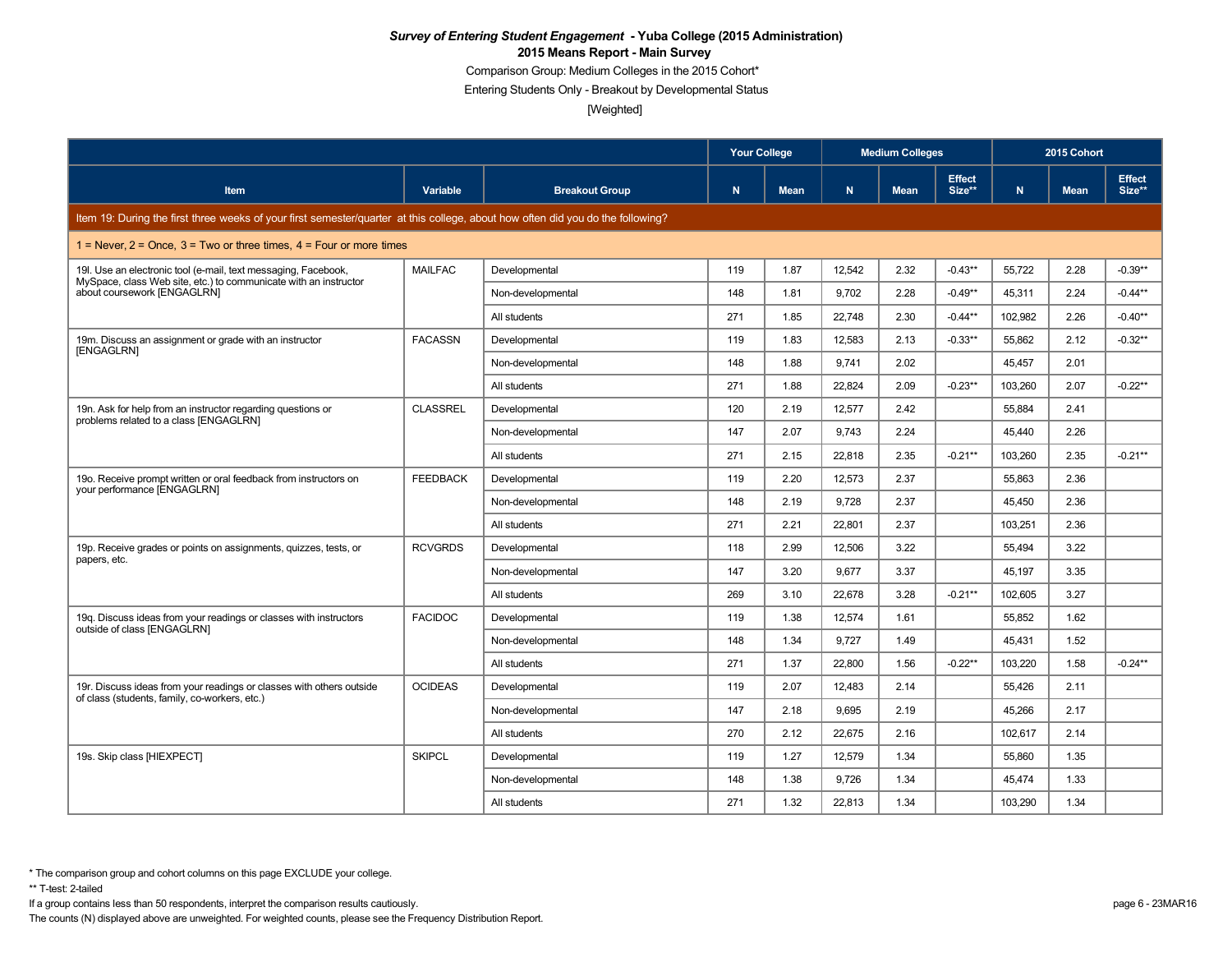Comparison Group: Medium Colleges in the 2015 Cohort\*

Entering Students Only - Breakout by Developmental Status

[Weighted]

|                                                                                                                                                                                                                      |                 | <b>Your College</b>   |     |             | <b>Medium Colleges</b> |             |                         | 2015 Cohort |             |                         |
|----------------------------------------------------------------------------------------------------------------------------------------------------------------------------------------------------------------------|-----------------|-----------------------|-----|-------------|------------------------|-------------|-------------------------|-------------|-------------|-------------------------|
| <b>Item</b>                                                                                                                                                                                                          | Variable        | <b>Breakout Group</b> | N   | <b>Mean</b> | N.                     | <b>Mean</b> | <b>Effect</b><br>Size** | N.          | <b>Mean</b> | <b>Effect</b><br>Size** |
| Item 20.2: Think about your experiences from the time of your decision to attend this college through the end of the first three weeks of your first semester/quarter. How often did you use the following services? |                 |                       |     |             |                        |             |                         |             |             |                         |
| $1 =$ Never, $2 =$ Once, $3 =$ Two or three times, $4 =$ Four or more times                                                                                                                                          |                 |                       |     |             |                        |             |                         |             |             |                         |
| 20.2a. Academic advising/planning                                                                                                                                                                                    | <b>ACADPUSE</b> | Developmental         | 115 | 1.62        | 12,132                 | 1.81        |                         | 53,729      | 1.85        |                         |
|                                                                                                                                                                                                                      |                 | Non-developmental     | 143 | 1.69        | 9,537                  | 1.82        |                         | 44,539      | 1.86        |                         |
|                                                                                                                                                                                                                      |                 | All students          | 262 | 1.67        | 22,143                 | 1.81        |                         | 100,077     | 1.85        | $-0.23**$               |
| 20.2b. Career counseling                                                                                                                                                                                             | CARCUSE         | Developmental         | 117 | 1.42        | 11,977                 | 1.28        |                         | 53,042      | 1.29        |                         |
|                                                                                                                                                                                                                      |                 | Non-developmental     | 143 | 1.42        | 9,411                  | 1.19        | $0.47**$                | 43,991      | 1.19        | $0.47**$                |
|                                                                                                                                                                                                                      |                 | All students          | 262 | 1.42        | 21,848                 | 1.24        | $0.31**$                | 98,794      | 1.25        | $0.30**$                |
| 20.2c. Job placement assistance                                                                                                                                                                                      | <b>JOBPLUSE</b> | Developmental         | 115 | 1.05        | 11,816                 | 1.10        |                         | 52,200      | 1.10        |                         |
|                                                                                                                                                                                                                      |                 | Non-developmental     | 141 | 1.04        | 9,289                  | 1.05        |                         | 43,462      | 1.06        |                         |
|                                                                                                                                                                                                                      |                 | All students          | 259 | 1.05        | 21,558                 | 1.08        |                         | 97,394      | 1.08        |                         |
| 20.2d. Face-to-face tutoring [ENGAGLRN]                                                                                                                                                                              | <b>FFTUSE</b>   | Developmental         | 116 | 1.46        | 12,082                 | 1.32        |                         | 53,524      | 1.34        |                         |
|                                                                                                                                                                                                                      |                 | Non-developmental     | 146 | 1.19        | 9,457                  | 1.20        |                         | 44,229      | 1.22        |                         |
|                                                                                                                                                                                                                      |                 | All students          | 265 | 1.32        | 22,012                 | 1.27        |                         | 99,550      | 1.29        |                         |
| 20.2e. Online tutoring                                                                                                                                                                                               | <b>OLTUSE</b>   | Developmental         | 116 | 1.06        | 11,831                 | 1.12        |                         | 52,284      | 1.13        |                         |
|                                                                                                                                                                                                                      |                 | Non-developmental     | 142 | 1.07        | 9.305                  | 1.07        |                         | 43.491      | 1.07        |                         |
|                                                                                                                                                                                                                      |                 | All students          | 261 | 1.06        | 21,588                 | 1.10        |                         | 97,515      | 1.11        |                         |
| 20.2f. Writing, math, or other skill lab [ENGAGLRN]                                                                                                                                                                  | <b>SKLABUSE</b> | Developmental         | 116 | 1.41        | 12,019                 | 1.96        | $-0.47**$               | 53,212      | 1.89        | $-0.42**$               |
|                                                                                                                                                                                                                      |                 | Non-developmental     | 145 | 1.36        | 9.375                  | 1.43        |                         | 43,948      | 1.46        |                         |
|                                                                                                                                                                                                                      |                 | All students          | 264 | 1.39        | 21,861                 | 1.74        | $-0.33**$               | 98,940      | 1.71        | $-0.31**$               |
| 20.2g. Financial assistance advising                                                                                                                                                                                 | <b>FAUSE</b>    | Developmental         | 116 | 1.89        | 11,998                 | 1.80        |                         | 53,060      | 1.81        |                         |
|                                                                                                                                                                                                                      |                 | Non-developmental     | 143 | 1.82        | 9,402                  | 1.63        |                         | 43,969      | 1.66        |                         |
|                                                                                                                                                                                                                      |                 | All students          | 262 | 1.86        | 21,864                 | 1.73        |                         | 98,807      | 1.75        |                         |
| 20.2h. Computer lab [ENGAGLRN]                                                                                                                                                                                       | <b>COMLBUSE</b> | Developmental         | 114 | 1.54        | 12,115                 | 2.18        | $-0.55***$              | 53,621      | 2.16        | $-0.53**$               |
|                                                                                                                                                                                                                      |                 | Non-developmental     | 143 | 1.70        | 9,505                  | 1.99        |                         | 44,348      | 1.98        |                         |
|                                                                                                                                                                                                                      |                 | All students          | 260 | 1.61        | 22,100                 | 2.10        | $-0.43**$               | 99,782      | 2.08        | $-0.42**$               |

\*\* T-test: 2-tailed

If a group contains less than 50 respondents, interpret the comparison results cautiously. page 7 - 23MAR16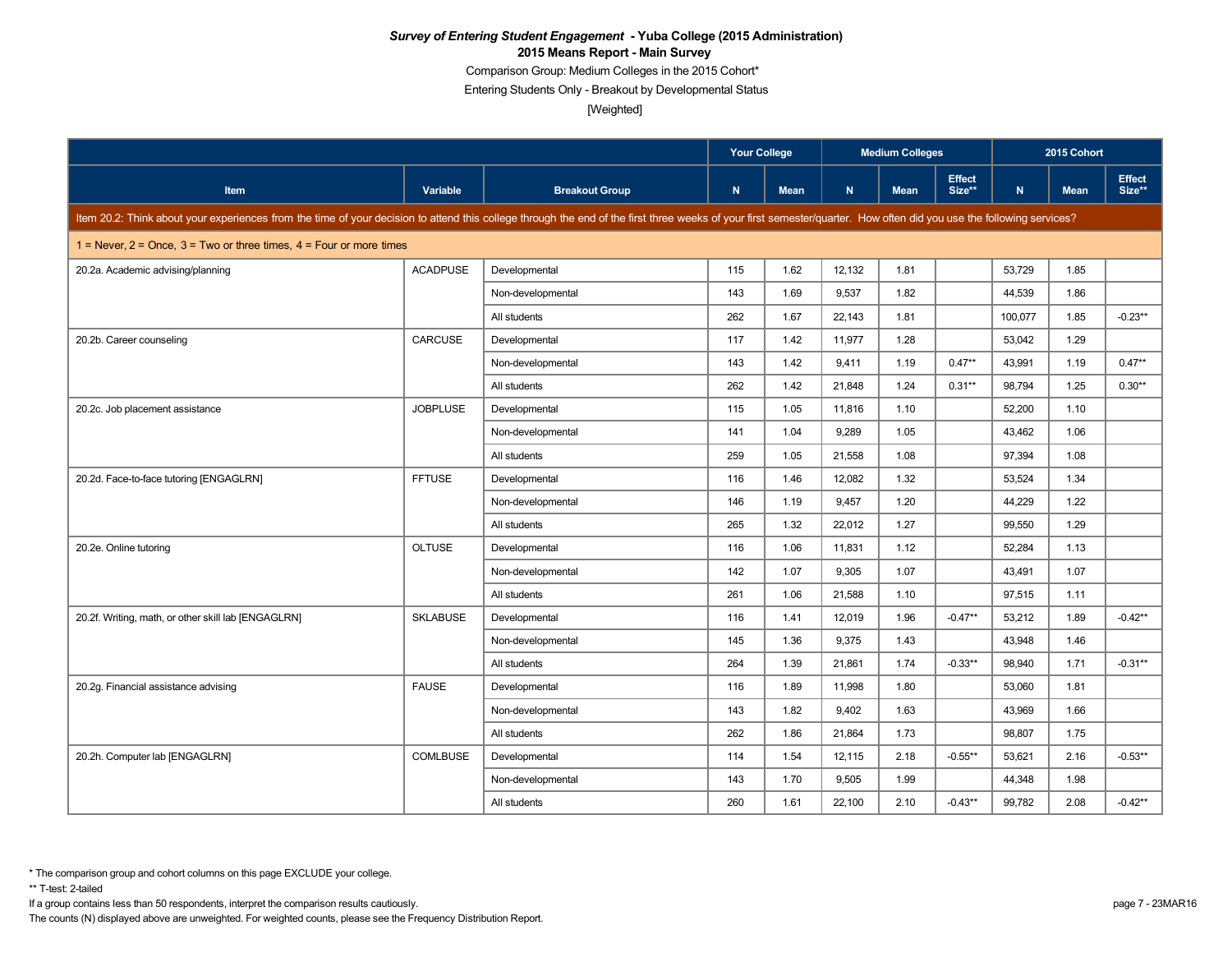Comparison Group: Medium Colleges in the 2015 Cohort\*

Entering Students Only - Breakout by Developmental Status

[Weighted]

|                                                                                                                                                                                                                      |                                                                                                                                                                                                                            |                       | <b>Your College</b> |             |        |             | <b>Medium Colleges</b>  |        |             | 2015 Cohort             |  |
|----------------------------------------------------------------------------------------------------------------------------------------------------------------------------------------------------------------------|----------------------------------------------------------------------------------------------------------------------------------------------------------------------------------------------------------------------------|-----------------------|---------------------|-------------|--------|-------------|-------------------------|--------|-------------|-------------------------|--|
| <b>Item</b>                                                                                                                                                                                                          | Variable                                                                                                                                                                                                                   | <b>Breakout Group</b> | $\mathbf N$         | <b>Mean</b> | N      | <b>Mean</b> | <b>Effect</b><br>Size** | N      | <b>Mean</b> | <b>Effect</b><br>Size** |  |
| Item 20.2: Think about your experiences from the time of your decision to attend this college through the end of the first three weeks of your first semester/quarter. How often did you use the following services? |                                                                                                                                                                                                                            |                       |                     |             |        |             |                         |        |             |                         |  |
| 1 = Never, $2$ = Once, $3$ = Two or three times, $4$ = Four or more times                                                                                                                                            |                                                                                                                                                                                                                            |                       |                     |             |        |             |                         |        |             |                         |  |
| 20.2i. Student organizations                                                                                                                                                                                         | <b>STORGUSE</b>                                                                                                                                                                                                            | Developmental         | 113                 | 1.14        | 11,864 | 1.23        |                         | 52,572 | 1.24        |                         |  |
|                                                                                                                                                                                                                      |                                                                                                                                                                                                                            | Non-developmental     | 143                 | 1.06        | 9,350  | 1.18        |                         | 43,797 | 1.19        |                         |  |
|                                                                                                                                                                                                                      |                                                                                                                                                                                                                            | All students          | 259                 | 1.10        | 21.674 | 1.21        |                         | 98.132 | 1.22        |                         |  |
| 20.2j. Transfer credit assistance                                                                                                                                                                                    | <b>TRNFCRAS</b>                                                                                                                                                                                                            | Developmental         | 115                 | 1.20        | 11,906 | 1.14        |                         | 52,599 | 1.15        |                         |  |
|                                                                                                                                                                                                                      |                                                                                                                                                                                                                            | Non-developmental     | 143                 | 1.12        | 9,365  | 1.18        |                         | 43,781 | 1.17        |                         |  |
|                                                                                                                                                                                                                      |                                                                                                                                                                                                                            | All students          | 261                 | 1.16        | 21,727 | 1.15        |                         | 98.134 | 1.16        |                         |  |
| 20.2k. Services to students with disabilities                                                                                                                                                                        | <b>DISVSUSE</b>                                                                                                                                                                                                            | Developmental         | 111                 | 1.08        | 11,916 | 1.15        |                         | 52,647 | 1.15        |                         |  |
|                                                                                                                                                                                                                      |                                                                                                                                                                                                                            | Non-developmental     | 143                 | 1.04        | 9.388  | 1.07        |                         | 43,823 | 1.07        |                         |  |
|                                                                                                                                                                                                                      |                                                                                                                                                                                                                            | All students          | 257                 | 1.06        | 21,772 | 1.12        |                         | 98,229 | 1.12        |                         |  |
|                                                                                                                                                                                                                      | Item 20.3: Think about your experiences from the time of your decision to attend this college through the end of the first three weeks of your first semester/quarter. How satisfied were you with the following services? |                       |                     |             |        |             |                         |        |             |                         |  |
|                                                                                                                                                                                                                      |                                                                                                                                                                                                                            |                       |                     |             |        |             |                         |        |             |                         |  |
| $1 =$ Not at all, $2 =$ Somewhat, $3 =$ Very (the N/A category is not included in means calculations)                                                                                                                |                                                                                                                                                                                                                            |                       |                     |             |        |             |                         |        |             |                         |  |
| 20.3a. Academic advising/planning                                                                                                                                                                                    | <b>ACADPSAT</b>                                                                                                                                                                                                            | Developmental         | 63                  | 2.13        | 7,254  | 2.37        |                         | 33,543 | 2.37        | $-0.41**$               |  |
|                                                                                                                                                                                                                      |                                                                                                                                                                                                                            | Non-developmental     | 80                  | 2.33        | 5.666  | 2.38        |                         | 27,555 | 2.39        |                         |  |
|                                                                                                                                                                                                                      |                                                                                                                                                                                                                            | All students          | 146                 | 2.24        | 13,178 | 2.37        |                         | 62,178 | 2.38        |                         |  |
| 20.3b. Career counseling                                                                                                                                                                                             | <b>CARCSAT</b>                                                                                                                                                                                                             | Developmental         | 54                  | 2.11        | 3,220  | 2.28        |                         | 14,833 | 2.30        |                         |  |
|                                                                                                                                                                                                                      |                                                                                                                                                                                                                            | Non-developmental     | 42                  | 2.33        | 1.601  | 2.35        |                         | 7.881  | 2.33        |                         |  |
|                                                                                                                                                                                                                      |                                                                                                                                                                                                                            | All students          | 96                  | 2.20        | 4,917  | 2.30        |                         | 23,153 | 2.31        |                         |  |
| 20.3c. Job placement assistance                                                                                                                                                                                      | <b>JOBPLSAT</b>                                                                                                                                                                                                            | Developmental         | 20                  | 1.75        | 1.830  | 1.99        |                         | 8,393  | 2.05        |                         |  |
|                                                                                                                                                                                                                      |                                                                                                                                                                                                                            | Non-developmental     | $\overline{7}$      | 1.81        | 718    | 2.10        |                         | 3,605  | 2.15        |                         |  |
|                                                                                                                                                                                                                      |                                                                                                                                                                                                                            | All students          | 27                  | 1.77        | 2,588  | 2.02        |                         | 12,206 | 2.08        |                         |  |
| 20.3d. Face-to-face tutoring                                                                                                                                                                                         | <b>FFTSAT</b>                                                                                                                                                                                                              | Developmental         | 46                  | 2.10        | 3,133  | 2.45        | $-0.53**$               | 14,857 | 2.45        | $-0.53**$               |  |
|                                                                                                                                                                                                                      |                                                                                                                                                                                                                            | Non-developmental     | 21                  | 2.56        | 1,533  | 2.47        |                         | 7,730  | 2.48        |                         |  |

If a group contains less than 50 respondents, interpret the comparison results cautiously. page 8 - 23MAR16

The counts (N) displayed above are unweighted. For weighted counts, please see the Frequency Distribution Report.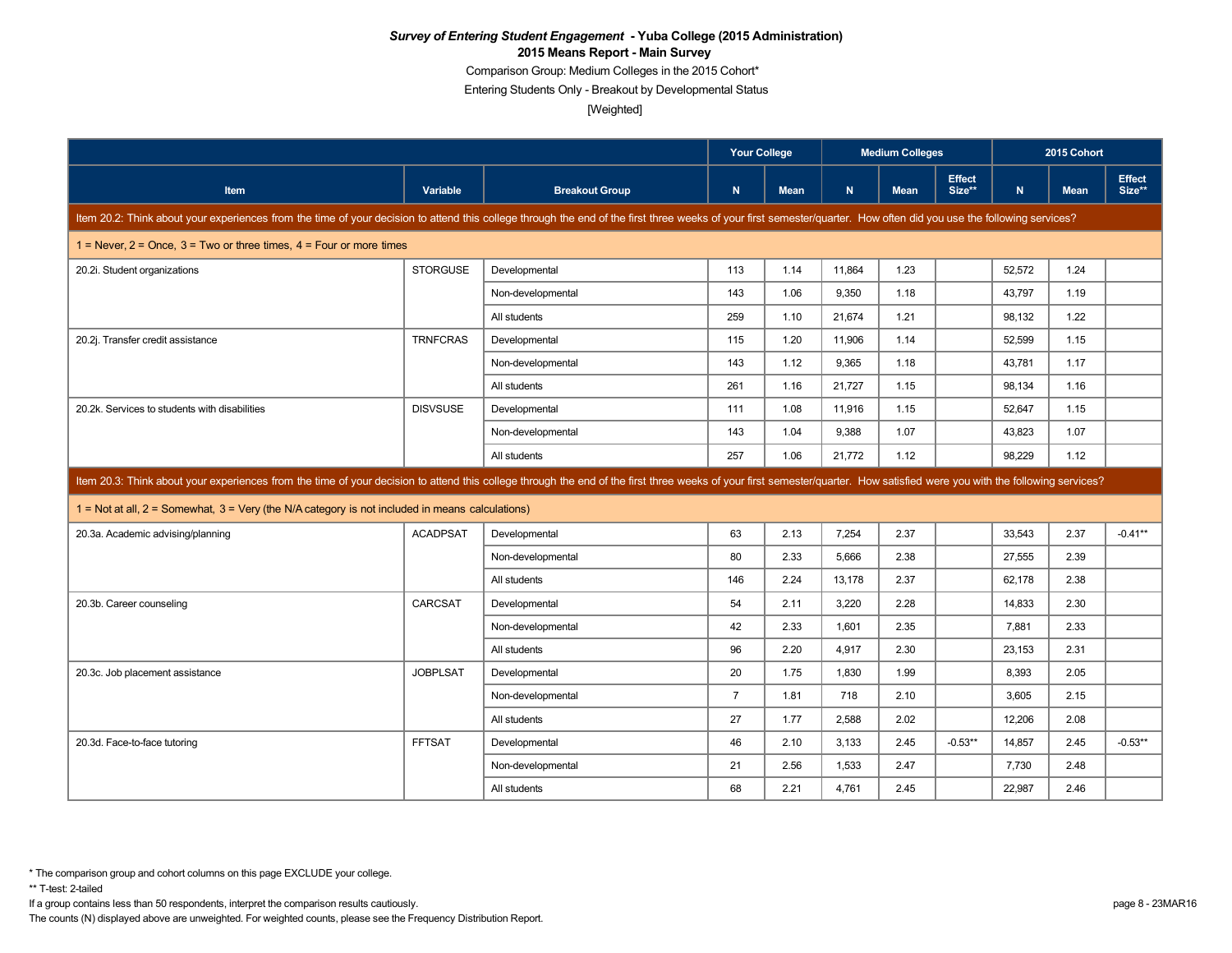Comparison Group: Medium Colleges in the 2015 Cohort\*

Entering Students Only - Breakout by Developmental Status

[Weighted]

|                                                                                                                                                                                                                            |                 |                       | <b>Your College</b> |             |        |             | <b>Medium Colleges</b>  |        | 2015 Cohort |                         |
|----------------------------------------------------------------------------------------------------------------------------------------------------------------------------------------------------------------------------|-----------------|-----------------------|---------------------|-------------|--------|-------------|-------------------------|--------|-------------|-------------------------|
| <b>Item</b>                                                                                                                                                                                                                | <b>Variable</b> | <b>Breakout Group</b> | $\mathsf{N}$        | <b>Mean</b> | N.     | <b>Mean</b> | <b>Effect</b><br>Size** | N.     | <b>Mean</b> | <b>Effect</b><br>Size** |
| Item 20.3: Think about your experiences from the time of your decision to attend this college through the end of the first three weeks of your first semester/quarter. How satisfied were you with the following services? |                 |                       |                     |             |        |             |                         |        |             |                         |
| $1 =$ Not at all, $2 =$ Somewhat, $3 =$ Very (the N/A category is not included in means calculations)                                                                                                                      |                 |                       |                     |             |        |             |                         |        |             |                         |
| 20.3e. Online tutoring                                                                                                                                                                                                     | <b>OLTSAT</b>   | Developmental         | 18                  | 2.03        | 1,701  | 2.12        |                         | 8,070  | 2.12        |                         |
|                                                                                                                                                                                                                            |                 | Non-developmental     | 10                  | 1.54        | 723    | 2.17        |                         | 3,575  | 2.22        |                         |
|                                                                                                                                                                                                                            |                 | All students          | 28                  | 1.89        | 2,465  | 2.13        |                         | 11,855 | 2.15        |                         |
| 20.3f. Writing, math, or other skill lab                                                                                                                                                                                   | <b>SKLBSAT</b>  | Developmental         | 39                  | 2.18        | 5,797  | 2.49        |                         | 25,024 | 2.48        |                         |
|                                                                                                                                                                                                                            |                 | Non-developmental     | 29                  | 2.22        | 2.392  | 2.48        |                         | 11.893 | 2.47        |                         |
|                                                                                                                                                                                                                            |                 | All students          | 69                  | 2.20        | 8,343  | 2.48        | $-0.48**$               | 37,543 | 2.48        | $-0.47**$               |
| 20.3g. Financial assistance advising                                                                                                                                                                                       | <b>FAADVSAT</b> | Developmental         | 67                  | 2.17        | 6.501  | 2.38        |                         | 28,992 | 2.36        |                         |
|                                                                                                                                                                                                                            |                 | Non-developmental     | 84                  | 2.42        | 4,083  | 2.35        |                         | 19,660 | 2.33        |                         |
|                                                                                                                                                                                                                            |                 | All students          | 154                 | 2.28        | 10,796 | 2.37        |                         | 49,540 | 2.35        |                         |
| 20.3h. Computer lab                                                                                                                                                                                                        | <b>COMLBSAT</b> | Developmental         | 62                  | 2.31        | 7,341  | 2.63        | $-0.61**$               | 32,088 | 2.62        | $-0.57**$               |
|                                                                                                                                                                                                                            |                 | Non-developmental     | 65                  | 2.61        | 5,022  | 2.64        |                         | 22,846 | 2.65        |                         |
|                                                                                                                                                                                                                            |                 | All students          | 128                 | 2.45        | 12,614 | 2.64        | $-0.37**$               | 55,910 | 2.63        | $-0.35**$               |
| 20.3i. Student organizations                                                                                                                                                                                               | <b>STORGSAT</b> | Developmental         | 31                  | 2.00        | 2,581  | 2.26        |                         | 12,107 | 2.30        |                         |
|                                                                                                                                                                                                                            |                 | Non-developmental     | 11                  | 1.82        | 1.464  | 2.38        |                         | 7.492  | 2.39        |                         |
|                                                                                                                                                                                                                            |                 | All students          | 42                  | 1.96        | 4,114  | 2.30        |                         | 19,913 | 2.33        | $-0.56**$               |
| 20.3j. Transfer credit assistance                                                                                                                                                                                          | <b>TRCRASAT</b> | Developmental         | 31                  | 1.85        | 2,183  | 2.18        |                         | 10,215 | 2.18        |                         |
|                                                                                                                                                                                                                            |                 | Non-developmental     | 22                  | 1.77        | 1,526  | 2.32        |                         | 7,155  | 2.32        | $-0.83**$               |
|                                                                                                                                                                                                                            |                 | All students          | 53                  | 1.82        | 3,775  | 2.23        | $-0.56**$               | 17,654 | 2.24        | $-0.57**$               |
| 20.3k. Services to students with disabilities                                                                                                                                                                              | <b>DISVSAT</b>  | Developmental         | 21                  | 1.64        | 1,904  | 2.33        | $-0.91**$               | 8,643  | 2.34        | $-0.93**$               |
|                                                                                                                                                                                                                            |                 | Non-developmental     | 8                   | 1.81        | 735    | 2.41        |                         | 3,521  | 2.42        |                         |
|                                                                                                                                                                                                                            |                 | All students          | 29                  | 1.68        | 2,695  | 2.35        | $-0.90**$               | 12,379 | 2.36        | $-0.92**$               |

\*\* T-test: 2-tailed

If a group contains less than 50 respondents, interpret the comparison results cautiously. page 9 - 23MAR16

<sup>\*</sup> The comparison group and cohort columns on this page EXCLUDE your college.